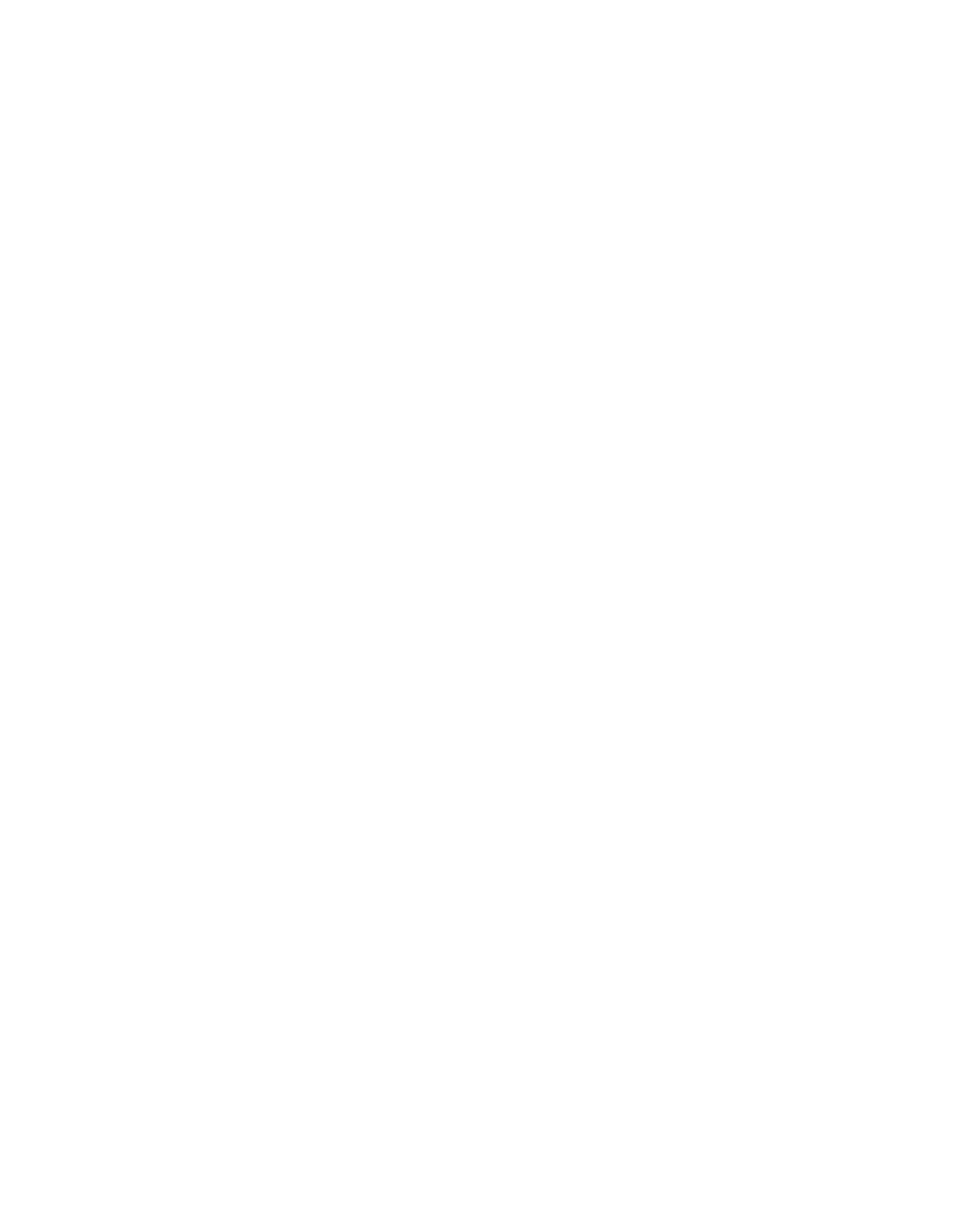### COVERAGE CHANGES

If your insurance changes, please notify us before your next appointment so we can make the appropriate changes to help you receive your maximum benefits. If your insurance company does not pay your claim in 45 days, the balance will automatically be billed to you.

#### NONPAYMENT

• If your account is over 90 days past due, you will receive a letter stating that you have 30 days to pay your account in full. Partial payments will not be accepted unless otherwise negotiated. Please be aware that if a balance remains unpaid, we may refer your account to a collection agency and you/your immediate family members may be discharged from the practice. If this is to occur, you will be notified by regular and certified mail that you have 30 days to find alternative care. During that 30-day period, the service provider will only be able to treat you on an emergency basis

#### LATE CANCELLATIONS OR NO-SHOW APPOINTMENTS

- If you are unable to attend your scheduled appointment, notification to The Clinic for Mental Health and Wellness to cancel the appointment, needs to be done at least 24 hours prior to the appointment time. You can call the office, decline via text or email through the appointment reminder, or send notification through the patient portal to cancel the appointment. We reserve the right to charge at least \$25, up to the full amount, for appointments not canceled 24-hours prior to the scheduled appointment time. This fee will be implemented after 3 late cancellations. These charges will be your responsibility and billed directly to you as insurance won't cover this charge. Please help us to serve you better by keeping your regularaly scheduled appointment.
- If the appointment is missed without prior notification (no show), The Clinic for Mental Health and Wellness reserves the right to assess a missed session fee of at least \$50, up to the full amount. If there are 5 now show appointments within the course of a year The Clinic for Mental Health and Wellness reserves the right to discharge you from the practice for a period of at least 1 year.
- Please be advised that being more than 15 minutes late may require you to reschedule

#### CHARGES

- Fees are based on the length and type of evaluation or treatment, which are determined by the nature of the service.
- IEP, MDT, Treatment Team meetings, court appearances, and court testimony are billed at separate rates. Please speak with your provider for more information

### PHONE AND EMAIL

- We will return phone message at our earliest convenience, usually within one business day.
- In the case of an emergency, please call 911 or 988.
- We do not use email as primary communication.
- The patient portal is considered HIPPA compliant so direct communication about billing / payment can be communicated through there. As well as, payments can be made through the patient portal.
- Please contact The Clinic for Mental Health and Wellness via phone for questions / concerns.

#### INDEPENDENT PRACTICE

- Please note that each provider within The Clinic for Mental Health and Wellness is an independent practitioner. All practitioners work under policies and protocols consistent with licensing standards and ethical guidelines.
- Please make all payments directly to the practitioner who provided you the service.

The Clinic for Mental Health and Wellness is committed to providing the best treatment to our patients. Our prices are representative of the usual and customary charges for our area. Thank you for understanding our payment policy

## **CLIENT'S PRINTED NAME**